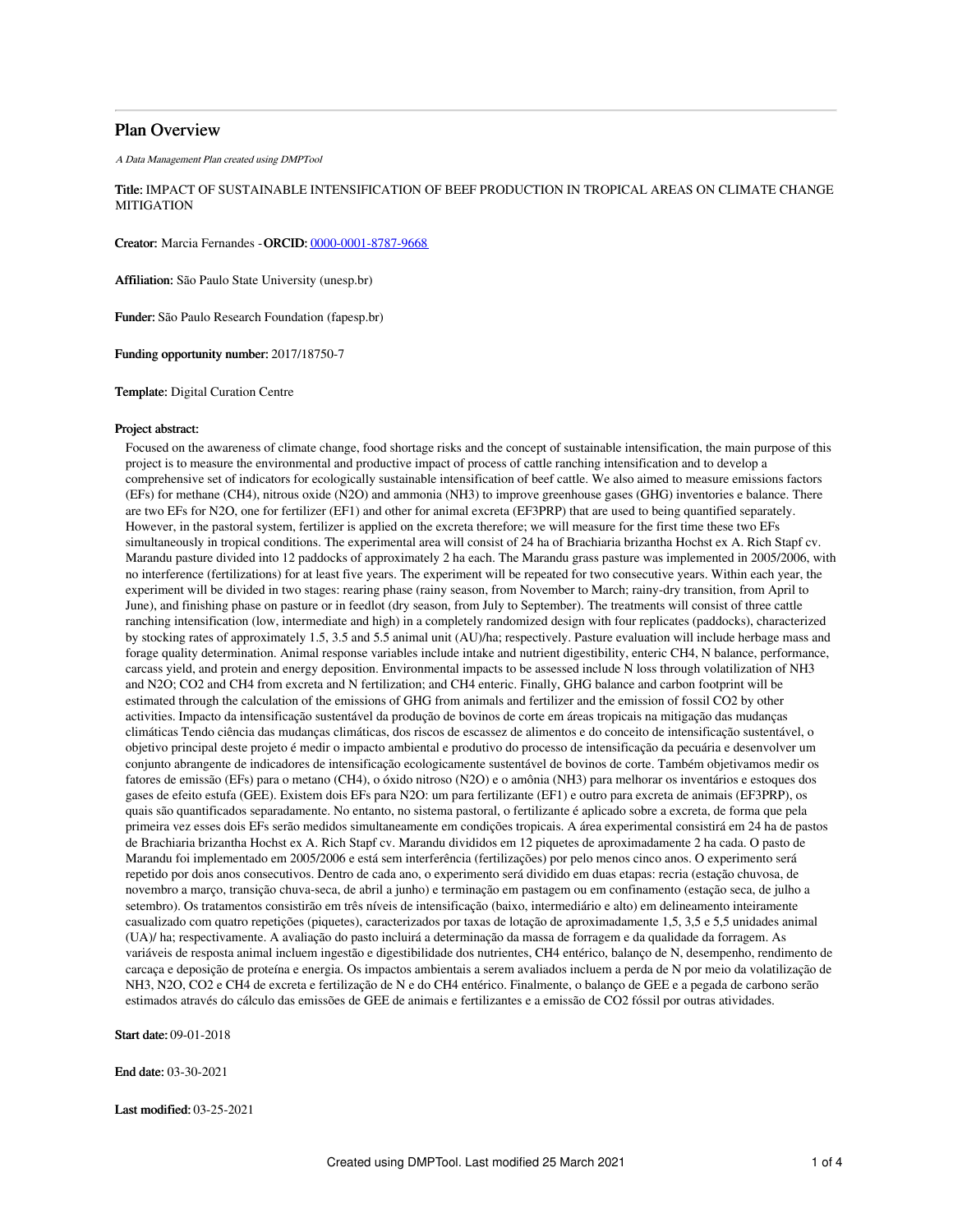# Copyright information:

The above plan creator(s) have agreed that others may use as much of the text of this plan as they would like in their own plans, and customize it as necessary. You do not need to credit the creator(s) as the source of the language used, but using any of the plan's text does not imply that the creator(s) endorse, or have any relationship to, your project or proposal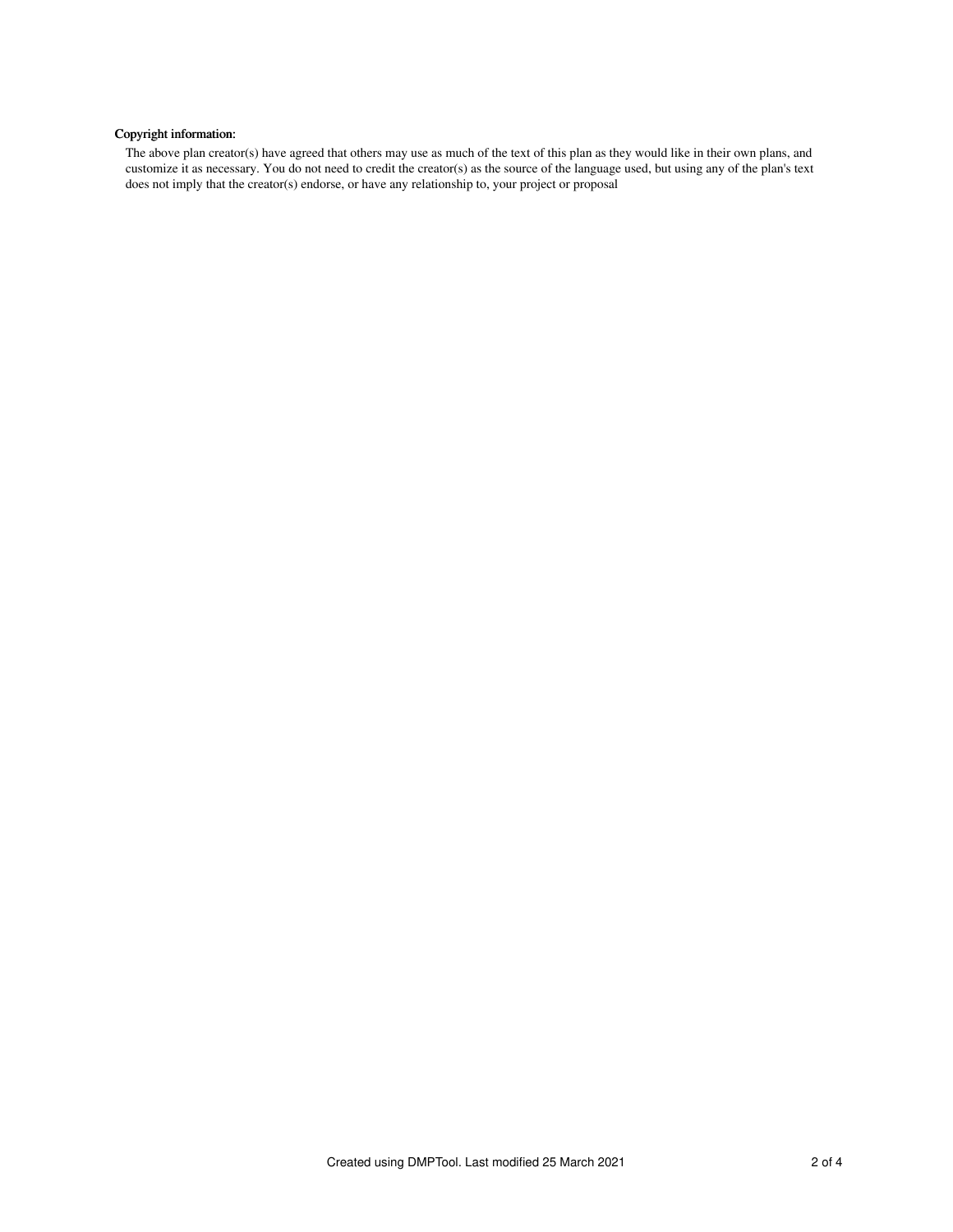# IMPACT OF SUSTAINABLE INTENSIFICATION OF BEEF PRODUCTION IN TROPICAL AREAS ON CLIMATE CHANGE MITIGATION

### Data Collection

#### What data will you collect or create?

The experimental data will be collected from field measurements and laboratory analyis. Field measurements will gather data from animal, pasture, soil and static chambers, whose type will be as follow:

Data from animal: weight, enteric methane emission, intake of feed, feces, urine, in vivo ultrasound images in the 12-13th ribs, carcass weight.

Data from pasture: stocking, sward height, herbage mass, morphological composition (leaf, stem and dead material proportion).

Data from soil: Soil density, nitrate, nitrite, gravimetric water content, percent water filled pore space, ammonium-N, organic matter, P, Ca, Mg, K, cation exchange capacity, pH, H+Al, base saturation.

Data from static chambers: air samples to be analyzed for CH4, N2O and CO2 using gas chromatography. In addition, semi-open chamber will be used to collect data of NH3 volatilization.

Laboratory analysis will generate data from chemical analysis of forage, diet ingredients, feces, urine and carcass.

Daily maximum, mean, and minimum temperatures and daily rainfall precipitation will be obtained at a meteorological station located 1.5 km from the experimental site.

### How will the data be collected or created?

Firstly, data will be collected in the field or laboratory in notebooks, and then, immediately, typed in excel spreadsheets and stored in cloud server (Google Drive).

#### Documentation and Metadata

## What documentation and metadata will accompany the data?

A file or spreadsheet with methodological procedures (in field and laboratory), including definition of variables, units of measurement and assumptions, will accompany the data.

## Ethics and Legal Compliance

#### How will you manage any ethical issues?

The animals involved in the experiment were cared for according to the rules of the São Paulo State University Animal Ethics and Use Committee. The committee reviewed and approved the experiment and all procedures conducted in the study (protocol approval number 7979/18).

#### How will you manage copyright and Intellectual Property Rights (IP/IPR) issues?

The data will be available in the Unesp open access repository, after publication of reports at events (congresses, symposia) and scientific journals. The metadata of the research will be public, however the data can only be shared and used by citing the authors.

#### Storage and Backup

#### How will the data be stored and backed up during the research?

The data will be stored at Google Drive cloud.

#### How will you manage access and security?

All members of the research group involved in this project will have access to the files as readers, but only the responsible researcher and coordinator will be able to edit them. .

#### Selection and Preservation

Which data are of long-term value and should be retained, shared, and/or preserved?

All data will be considered as long-term data.

#### What is the long-term preservation plan for the dataset?

Data will be preserved and stored in the Google Drive cloud as further as possible, or at least for 10 years. Other data will be available in the institutional repository of Unesp, according to publisher´s policy. The data will be preserved according to the repository policy.

#### Data Sharing

How will you share the data?